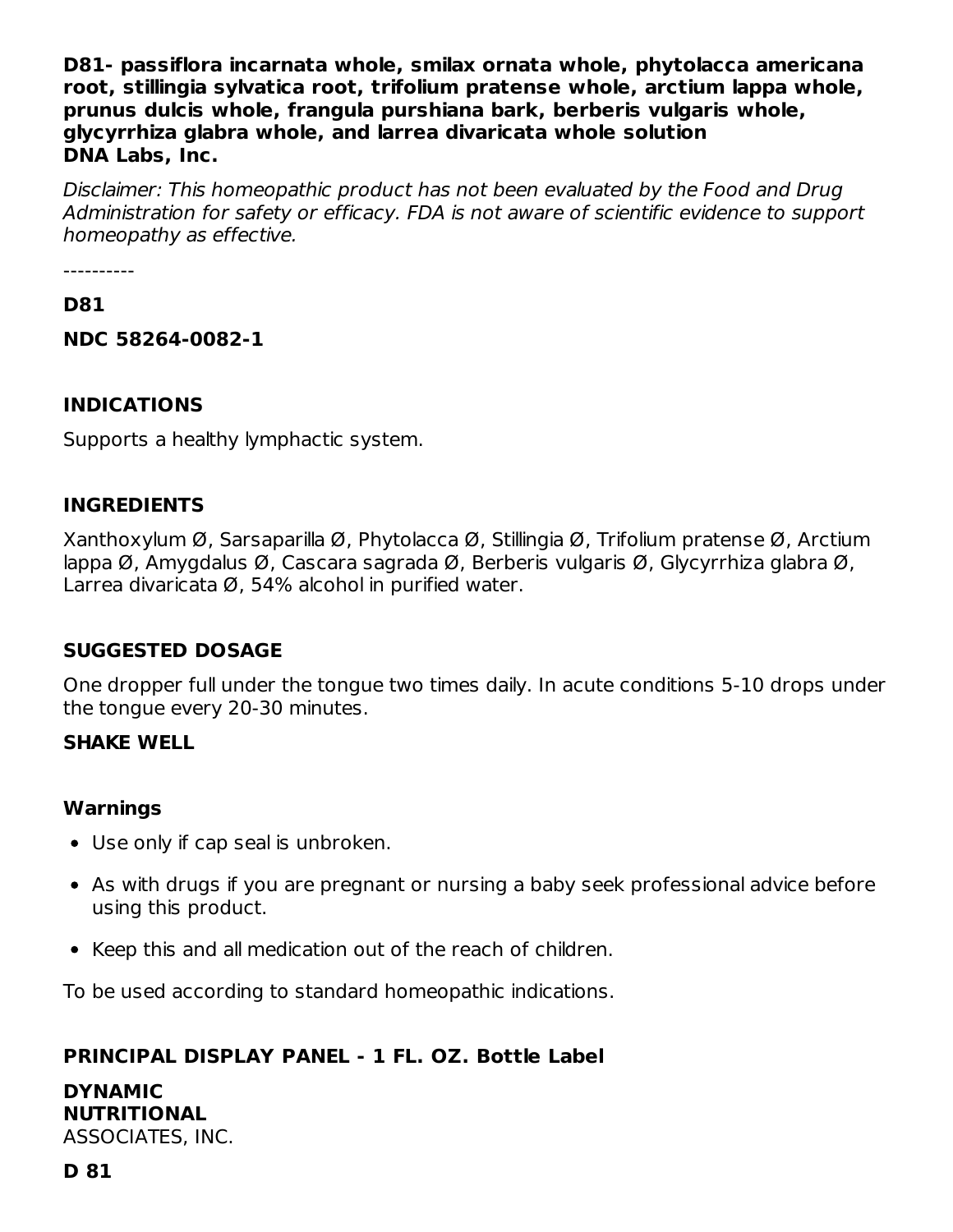## **HOMEOPATHIC FORMULA**

### **1 FL. OZ.**

#### **SUGGESTED DOSAGE:**

One dropper full under the tongue two times daily. In acute conditions 5-10 drops under the tongue every 20-30 minutes.

#### **SHAKE WELL**

#### **Warnings:**

- Use only if cap seal is unbroken. . As with drugs if you are pregnant or nursing a baby seek professional advice before using this product.
- Keep this and all medication out of the reach of children.

To be used according to standard homeopathic indications.



#### NDC 58264-0082-1

**INDICATIONS:** Supports a healthy lymphactic system.

**INGREDIENTS:** Xanthoxylum Ø, Sarsaparilla Ø, Phytolacca Ø, Stillingia Ø, Trifolium pratense Ø, Arctium lappa Ø, Amygdalus Ø, Cascara sagrada Ø, Berberis vulgaris Ø, Glycyrrhiza glabra Ø, Larrea divaricata Ø, 54% alcohol in purified water.

> MANUFACTURED FOR: **DNA LABORATORIES, INC.** Coeur d'Alene, ID 83814

## **D81**

passiflora incarnata whole, smilax ornata whole, phytolacca americana root, stillingia sylvatica root, trifolium pratense whole, arctium lappa whole, prunus dulcis whole, frangula purshiana bark, berberis vulgaris whole, glycyrrhiza glabra whole, and larrea divaricata whole solution

| <b>Product Information</b>                                                                                        |                                     |                           |                                           |                                   |                            |  |  |  |  |  |  |
|-------------------------------------------------------------------------------------------------------------------|-------------------------------------|---------------------------|-------------------------------------------|-----------------------------------|----------------------------|--|--|--|--|--|--|
| <b>Product Type</b>                                                                                               | <b>HUMAN OTC DRUG</b>               | <b>Item Code (Source)</b> |                                           | NDC:58264-0082                    |                            |  |  |  |  |  |  |
| <b>Route of Administration</b>                                                                                    | <b>SUBLINGUAL</b>                   |                           |                                           |                                   |                            |  |  |  |  |  |  |
|                                                                                                                   |                                     |                           |                                           |                                   |                            |  |  |  |  |  |  |
| <b>Active Ingredient/Active Moiety</b>                                                                            |                                     |                           |                                           |                                   |                            |  |  |  |  |  |  |
| <b>Ingredient Name</b>                                                                                            |                                     |                           |                                           | <b>Basis of Strength Strength</b> |                            |  |  |  |  |  |  |
| <b>PASSIFLORA INCARNATA WHOLE (UNII: R48E2W2LMO) (PASSIFLORA INCARNATA PASSIFLORA</b><br>WHOLE - UNII:R48E2W2LMO) |                                     |                           |                                           | <b>INCARNATA WHOLE</b>            |                            |  |  |  |  |  |  |
| SMILAX ORNATA WHOLE (UNII: SJO6NF5H81) (SMILAX ORNATA WHOLE -<br>UNII:SIO6NF5H81)                                 |                                     |                           |                                           | SMILAX ORNATA<br><b>WHOLE</b>     |                            |  |  |  |  |  |  |
| PHYTOLACCA AMERICANA ROOT (UNII: 11E6VI8VEG) (PHYTOLACCA AMERICANA<br>ROOT - UNII:11E6VI8VEG)                     | PHYTOLACCA<br>AMERICANA ROOT        |                           | $1$ [hp $X$ ]<br>in 1 mL                  |                                   |                            |  |  |  |  |  |  |
| <b>STILLINGIA SYLVATICA ROOT (UNII: OBR70R4FBK) (STILLINGIA SYLVATICA</b><br>ROOT - UNII:OBR70R4FBK)              | STILLINGIA SYLVATICA<br><b>ROOT</b> |                           | $1$ [hp $X$ ]<br>in $1 \text{ mL}$        |                                   |                            |  |  |  |  |  |  |
| <b>TRIFOLIUM PRATENSE WHOLE (UNII: FG30UR681Y) (TRIFOLIUM PRATENSE</b><br>WHOLE - UNII:FG30UR681Y)                |                                     |                           | <b>TRIFOLIUM PRATENSE</b><br><b>WHOLE</b> |                                   | $1$ [hp $X$ ]<br>in 1 mL   |  |  |  |  |  |  |
| <b>ARCTIUM LAPPA WHOLE (UNII: 73070DU1LA) (ARCTIUM LAPPA WHOLE -</b><br>UNII: 73070DU1LA)                         |                                     |                           |                                           | <b>ARCTIUM LAPPA WHOLE</b>        |                            |  |  |  |  |  |  |
| <b>PRUNUS DULCIS WHOLE (UNII: X3EC86GF0Z) (PRUNUS DULCIS WHOLE -</b><br>UNII: X3EC86GF0Z)                         |                                     |                           | <b>PRUNUS DULCIS</b><br><b>WHOLE</b>      |                                   | $1$ [hp $X$ ]<br>in $1 mL$ |  |  |  |  |  |  |
| <b>FRANGULA PURSHIANA BARK (UNII: 4VBP01X99F) (FRANGULA PURSHIANA BARK</b><br>- UNII:4VBP01X99F)                  |                                     |                           | FRANGULA PURSHIANA<br><b>BARK</b>         |                                   | $1$ [hp $X$ ]<br>in 1 mL   |  |  |  |  |  |  |